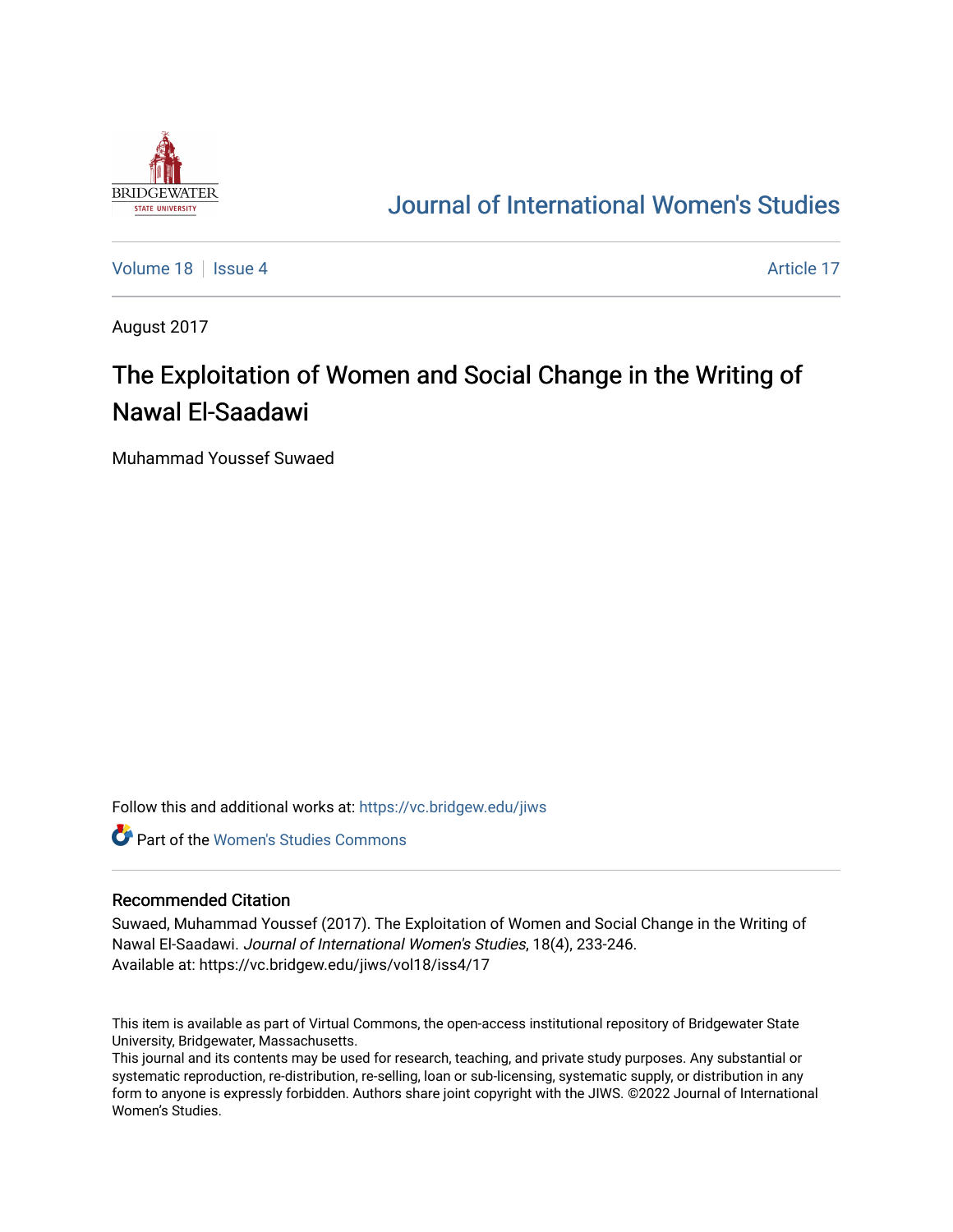#### Suwaed: Writing of Nawal El-Saadawi

This journal and its contents may be used for research, teaching and private study purposes. Any substantial or systematic reproduction, re-distribution, re-selling, loan or sub-licensing, systematic supply or distribution in any form to anyone is expressly forbidden. ©2017 Journal of International Women's Studies.

### **The Exploitation of Women and Social Change in the Writing of Nawal El-Saadawi**

By Muhammad Youssef Suwaed<sup>[1](#page-1-0)</sup>

#### **Abstract**

Nawal El-Saadawi is an Egyptian writer, a physician by education, who dedicated her life to promote gender equality. She is an activist writer, and the only one in Egypt who point out the connection of women's sexual oppression to women's social and political oppression. She boldly pursues women rights, and demands to change the status and image of the Arabic woman. Her writings include novels, studies and educated scholastic articles, focusing on the oppression and exploitation of the Arabic women, particularly customary rules imposed on women in rural Egypt relying on religion, tradition and the regime. Her writings keep the issue alive.

The books and articles of Saadawi enraged the political and religious authorities in Egypt, which led to an official ban on her books. In 1981 conservative Egyptian authorities caved into the pressure of powerful circles in society considering her a threat to the social order, and arrested her to satisfy these circles.

Her writings had and still have a tremendous impact on the Arab younger generation especially since she always claimed that social processes are caused and led by those who recognize injustice and have the will and the drive to change things.

This article aims to contribute to the present discourse within Arabic society in the wake of the Arab Spring, about the future of the society and the state, through analysis and reflection on the issues raised in the novels of Nawal El-Saadawi illuminating the connection between religion, politics and sexual exploitation. The paper emphasizes the oppression and exploitation of Arabic women through gender discrimination, social inferiority, sexual oppression, girls' circumcision (Khitan), sexual exploitation, and rape. It is important to point out that Saadawi, more than many intellectuals interested in various aspects of social injustice, emphasizes physical and emotional needs, alongside the obvious discrimination in education and employment.

*Keywords:* Arab women, Exploitation, Feminism, Social abuse, Egypt, Gender, Nawal- El-Saadawi, Women's empowerment

#### **Introduction**

l

Nawal El-Saadawi, an Egyptian writer and physician, was born in rural Egypt on 1931. The consent of her mother to the violation her body (Khitan) in childhood and her personal experience as a girl, always inferior to her brother in her family, affected her personal development and her perception of Muslim tradition, Egyptian social conventions and the customs of Arab society at large. Saadawi writes about the discrimination in various planes: Discrimination of women, exploitation of the lower classes by the upper echelon, and religious control in the public– political arena. She is considered unique, since no writing of an Arab woman has taken on so many taboos.

<span id="page-1-0"></span><sup>1</sup> Department of Political Science, Western Galilee Academic College and Kinneret College, Israel. Email: suwaedm@hotmail.com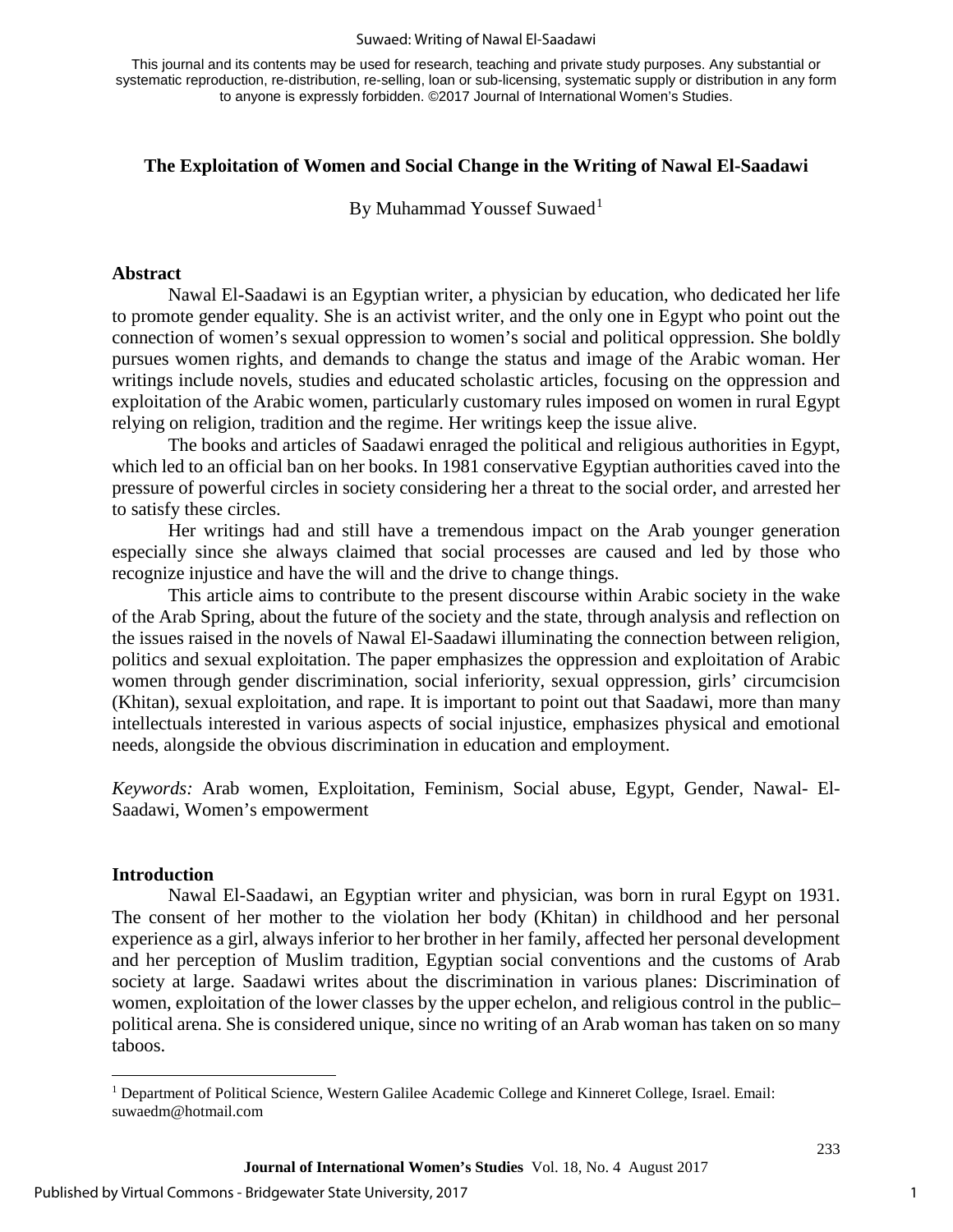As a revolutionary feminist writer, Saadawi is endowed with an indefatigable expression of power and a rare capacity to transmit and propagate her messages by means of varied literary pipelines: Novels, short stories, plays, travel books, memoirs, critical articles, medical articles, and theoretical and scientific essays.

She represents a new phenomenon in Arab women's literature, a highly educated professional woman who is also a brilliant writer, bringing the voice of the women's struggle for liberation to the Egyptian public. Her feminist agenda is a specific objective within a wider conception of comprehensive social liberty, exhibited in her view, expressed in many of her writings, that true liberation is impossible within a hierarchical, oppressive social system.

Saadawi fights against women's exploitation and gender discrimination everywhere, at home, in the family, in society, at the working place, and in the political arena, everywhere and at all times. In her view, a woman has the right to be an autonomous person both physically, emotionally, and economically. The man as the spouse, sharing her life with its joys and sorrows; can also be a colleague, a respected father, a beloved brother, or a cherished child. She can respect him, love him, and support him regardless of his apparent success or failure, his morality, or corruption. However, in her opinion, current social conventions and local tradition deny many women the development of these feelings, as well as the benefits of sharing and the comforts of support and understanding regardless of their skills, achievements, excellence, and successes. $2$ 

One can see Saadawi as an active social advocate thriving to convert the traditional patriarchal society into an open, non-oppressive, liberal society based on justice, freedom, and equality. She believes that women's oppression is the central factor for the backwardness of society in general and of women in particular. She openly promotes the idea that women need to rebel against traditionally derived values, and the social and political heritage oppressing them. She calls all women to fight for their rights, and actively pursue a change of the existing oppressive situation; women must seek and fight for self-realization and to join other social forces fighting to gain equality among all layers of society.[3](#page-2-1)

Saadawi claims that one of the prominent faults of contemporary Arab society is the fact that it lacks scholastic, spiritual and political leadership that dares to question or criticize traditional values, especially values regarding women rights and status. Many people truly believe that their values came down from heaven, while in fact they are nothing but reflections of the feudal system and the conventions of the patriarchal society.

According to her views, the meekness often observed in behavior of Arab women, is not an inherited trait but rather an acquired behavioral pattern forced on them by society since early childhood. In many patriarchal societies, especially in rural areas, women are considered and treated as property, subjected to the needs, will and whims of the head of the household. They are not expected to develop their own gifts and skills, except for those appreciated by the master, the head of the family. When a woman is considered property, she represents certain value, and an expectant husband pays for the privilege to own her by marriage. Once she is part of his household, she is expected to serve him, to give him pleasure, bear his children, wait upon him and other

l

<span id="page-2-0"></span><sup>2</sup> El- Saadawi, Nawal, *Muthkarat Tabibah,* Beirut: Dar al- Aadab, 1988, pp. 1-14 (hereafter: El- Saadawi, Muthkarat Tabibah); Malti-Douglas, Fedwa, *Men, Women and God- Nawal El-Saadawi and Arab feminist poetics*, Berkeley: University of California Press, 1995, pp. 9-10.

<span id="page-2-1"></span><sup>3</sup> El- Saadawi, Nawal, *Al-Maraah Wa-Al-Jins*, Alexandria: Dar Wamataba al- Mustakbal, 1990, pp. 130-136 (hereafterA al- Saadawi, Al-Maraah Wa-Al-Jins); Zeidan, J. T., *Arab Women Novelists- The Formative years and Beyond*, New- York: State University of New- York Press, 1995, pp. 158- 159; Al-Ali, N.S., *Gender Writing/ Writing Gender- The Representation of Woman in A selection of Modern Egyptian Literature*, Cairo: American University press, 1994, pp. 33.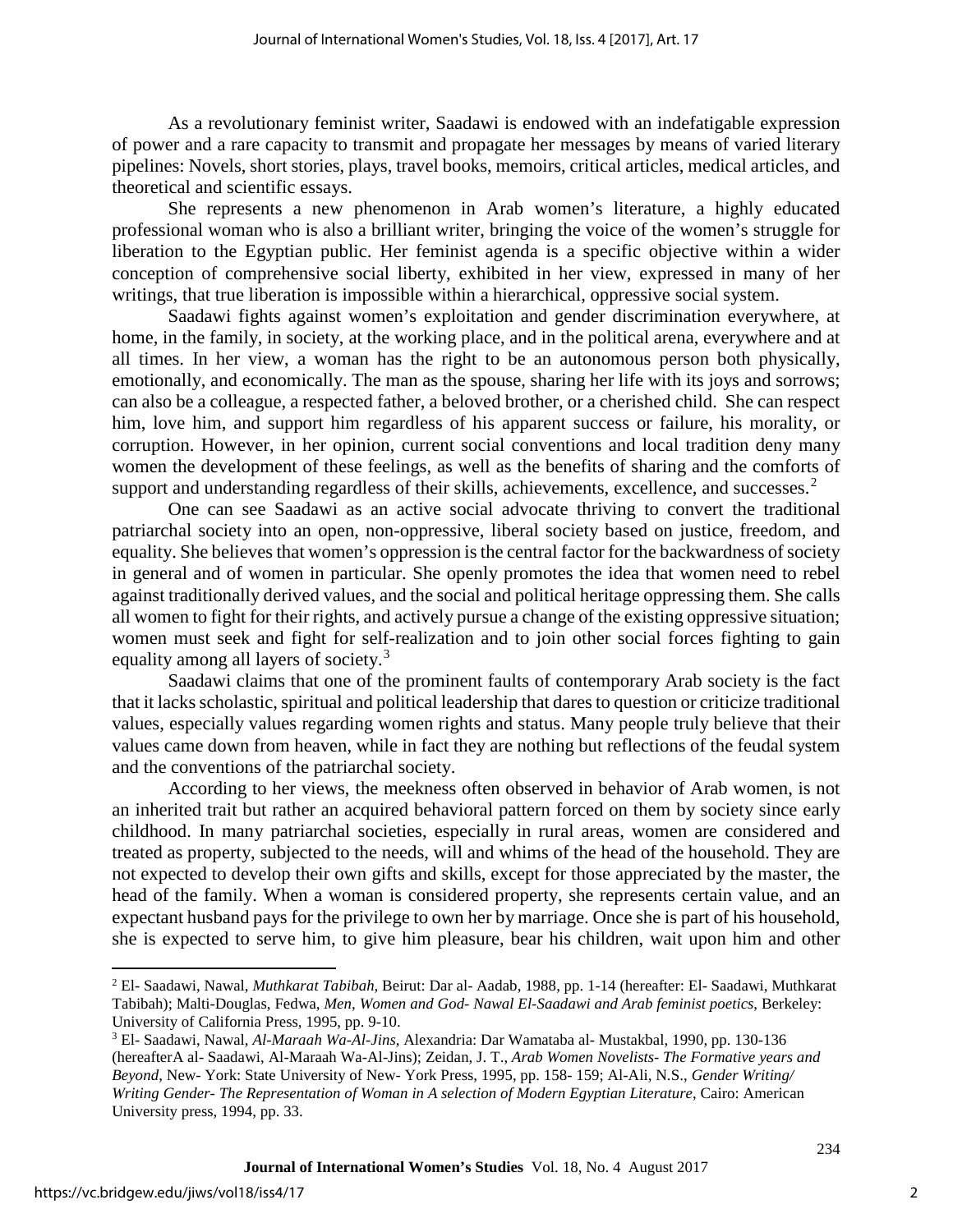family members, look after the house, and perform all sorts of chores. Her initial socially accepted value decreases if there was a previous marriage or early sexual relations. Therefore, when a man takes a wife, he often tends to choose a girl who is many years younger than he, who will maintain her youth and the freshness of her body for long years and will be able to continue to fill the roles for which he took her, until old age. $4$ 

The writing of Saadawi describes the socio-economic reality of woman in various settings. She advocates the right of women to pursue whatever career they like, regardless of previous social conventions, and calls for the analysis of the role of women in Islamic history in school and university curricula. She also advocates for egalitarian treatment of gender in school texts.

Today she works with women in rural Egypt, aiming to help them reach financial independence that will enable them to break free from the oppression of men and tradition.

# **The Egyptian Feminist Movement and the Contribution of Saadawi's Writings to Women's Aspirations in Egypt and other Arab Countries**

The education of girls was not on the agenda in Egypt until the beginning of the nineteenth century. Mohamed Ali, who ruled Egypt in the first half of the nineteenth century, understood that part of the development of the state lay in investment in education, including girls' education. Schools for both genders had been established in most urban centers of Egypt, followed by the foundation of a school training professional midwives in the year 1832, with the goal of training women specialists in gynecology.<sup>[5](#page-3-1)</sup>

Ali also constructed industries and reorganized various aspects in the structure and functioning of the administration. These changes required reorganization of manpower. In certain circumstances, entire families were sent to forced labor; wives of conscripted soldiers were sent to work on the land; and women were employed by the new industrial plants.<sup>[6](#page-3-2)</sup>

Egyptian society found itself in the midst of change which provided fertile ground for absorption of new values and ideas. One of these processes was a change in the status of the women, their liberation from the traditional shackles, and the creation of new and modern women.

During the nineteenth and early  $20<sup>th</sup>$  centuries, liberal intellectuals preached for women's right to education. To pacify opposition, they claimed that educated women would manage their houses with greater efficiency and would be able to improve in childrearing practices. Education would positively influence their capacity to accept rational views and abandon superstitions.

Regardless of the above, very little was done to advance women's status in Egypt until the 18[7](#page-3-3)0s.<sup>7</sup> However, although the state had established schools designed to admit both boys and girls, in the early 1920s, more girls were admitted to Muslim societies and missionary schools, which offered separate education, than to state schools.

l

<span id="page-3-0"></span><sup>4</sup> El- Saadawi, Nawal, *Kadiat Al-Maraah Al-Masriyah Al-Siasiyah Wa-Al-Jinsiyah*, Cairo: Matbaat Madbouli. 2006, pp. 19-20 (hereafter: Al- Saadawi, Kadiat Al-Maraah Al-Masriyah); Sullivan, E. L*., Women in Egyptian Public life*, Cairo: American University in Cairo press, 1989, 114- 115.

<span id="page-3-1"></span><sup>5</sup> El- Saadawi, Al-Maraah Wa-Al-Jins, pp. 180-181, 187, 200-201.

<span id="page-3-2"></span><sup>6</sup> Marsot, Afaf, *Women and Men in Eighteenth Century Egypt*, Austin: Texas University Press, 1995; Tucker, Judith E., *Women in Nineteenth Century Egypt*, Cambridge: Cambridge University Press, 1985; Nashat, Guity and Tucker, Judith E., *Women in the Middle East and North Africa*, Bloomington: Indiana University Press, 1998, pp. 76-77. <sup>7</sup> Badran, Margot, *Feminists, Islam and Nation: Gender and the Making of Modern Egypt,* Princeton: Princeton

<span id="page-3-3"></span>University Press, 1995, pp. 52-54.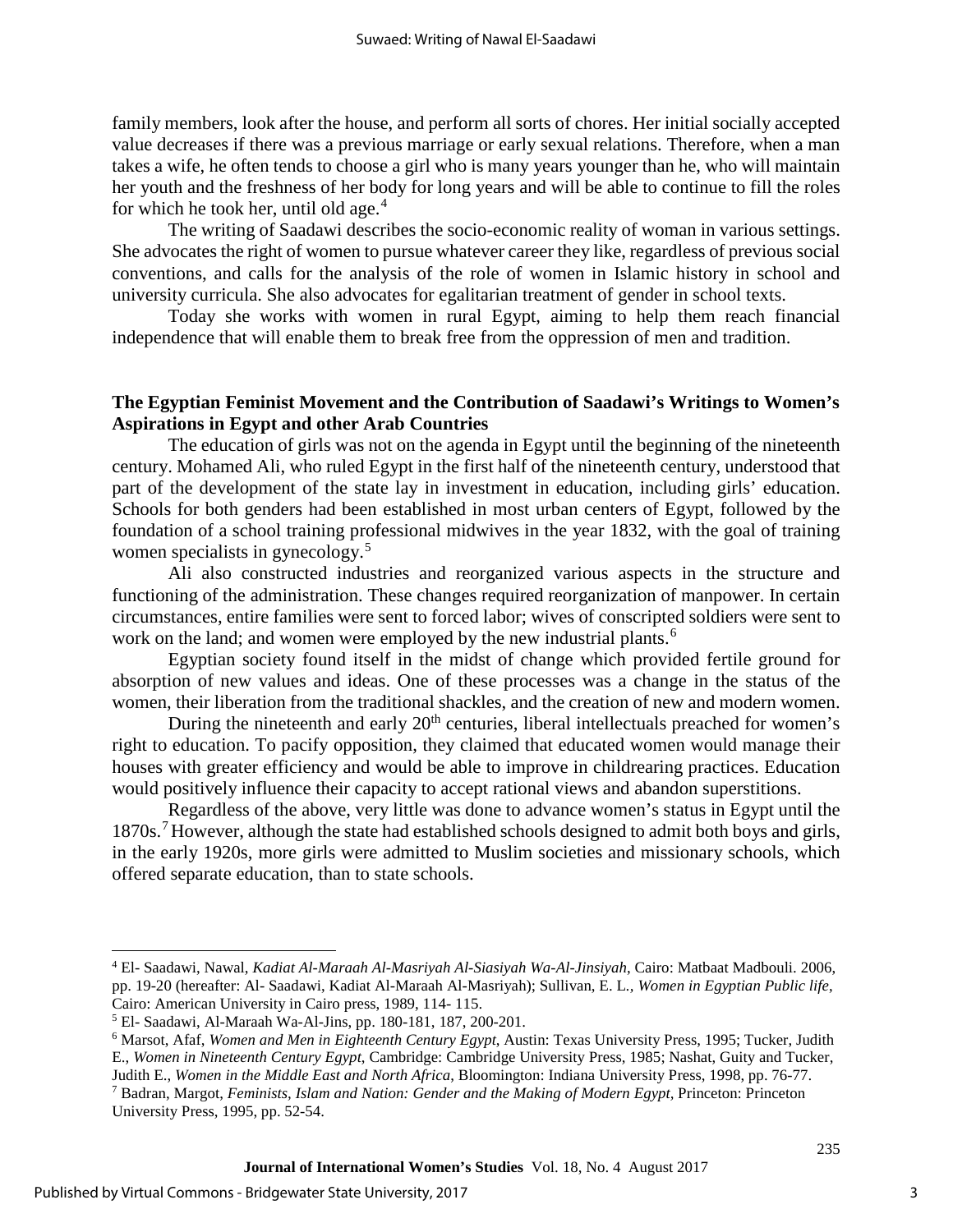The British conquest, in the year 1882, contributed to the influence of western values on the development of the women's movement in Egypt. $8$  During the period of British rule, dozens of schools for girls were founded and thousands of girls went to school on a regular basis. Parents began to show interest and became involved in the formation of the curriculum.<sup>[9](#page-4-1)</sup>

Education became a major feature of women's liberation from the male-dominant patriarchal society. New social trends in Egyptian society led to the birth of the women's movement, calling for freedom from oppression. Between 1892 and 1908, a series of women's newspapers were founded. These newspapers promoted gender equality and raised the issue of the women's desire to be involved in the public life of the state.<sup>[10](#page-4-2)</sup>

Ethnic and religious differences became important in determining the behavior of women in Egypt. For example, Christian and Jewish women who had more access to foreign information than Muslim women, stopped wearing the veil earlier, but in the late 1930s, Muslim women also stopped wearing it. The women's movement in Egypt affected several neighboring Muslim societies in the region. The acknowledgement of women's rights created access for women to health and educational services and brought about a change in the family customs and occupation, including the right to vote. In 1956 Egyptian women obtained the right to be elected to public office.

Nawal El-Saadawi (1931- ) was born into a traditional society ruled by outdated customs and false interpretations of religious scripts, wherein women are born inferior to men. As a young woman, she absolutely refused to accept these conventions and rebelled against all aspects of female discrimination, exploitation, and violations. She proved to her family that she could be better and more accomplished than her privileged, fondly nurtured brother, and learned to be a physician. As a student, she learned about the women's movement, but for her, liberation was not just a matter of education and employment opportunities. She wanted complete gender equality and freedom from all gender related restrictions. As a writer, she raised the banner of rebellion and broke all taboos.

Nawal El-Saadawi who is a trained psychiatrist as well as a physician, has had a diverse and quite unusual career including governmental appointments and academic positions, but her writing affected the development of her career. Today she works as a psychiatrist-physician in rural Egypt, doing her best to help the women in rural settings to overcome their daily abuse, exploitation, and humiliation. Being a prolific writer, she describes their life and their daily struggle with discrimination and injustice. Her writings revealed physical and secret violations against women performed in the dark, in silence. Unlike the tendency of other Egyptian authors to call attention to social injustice by proxy, making the unfortunate heroine a non-Muslim figure, (a Jew, an Armenian, an African slave etc.), Saadawi's literary heroines are all regular Muslim women. Her novels describe the life of the destitute, illuminating social and political injustices and the tragic results of abuse and cultural discrimination within Muslim societies, such as the story of the orphaned Pardus who was betrothed to an old man, repellent in his appearance, and abusive towards her. The story sheds light on the daily hardships and humiliations of the heroine and her inability to integrate and find her place in society, until she could no longer bear the abuse and

l

<span id="page-4-0"></span><sup>8</sup> Hanna, Abdullah, *Al-Mojtamaane Al-Ahli Wa-Al-Madani Fi Al-Dawlah Al-Arabiah Al-Haditah*, Damas: Dar Al-Mada Lithakafa Wa -Al-Nasher, 2002, p. 61.

<span id="page-4-1"></span><sup>9</sup> Abu Al-Assad, Mohamed, *Siasat Al-Taaleim fi Masr Taht Al-Ehtlal Al-Britani,* Cairo: Tiba Ldrasat Wal-Nasher,

<sup>1993,</sup> pp. 144-145, 164-165; Ali, Said Ismail, *Daur Al-Taalim Al-Masri Fi Al-Nedal Al-Watani Zman Al-Ehtelal Al-Britani,* Cairo: Al-Hyaah Al-Msriah Al-Amah Lilketab, 1995, pp. 294-295.

<span id="page-4-2"></span><sup>10</sup> El-Baz, Shahida, "Al- Harkah Al-Nesaaiah Fi Masr," in: *Al-Maraah h Al-Arabiyah Fi Muwajhat Al-Asr*, Cairo: Nur- Dar Al-Maraah h Al-Arabiyah Llnashir, 1996, pp. 110-111.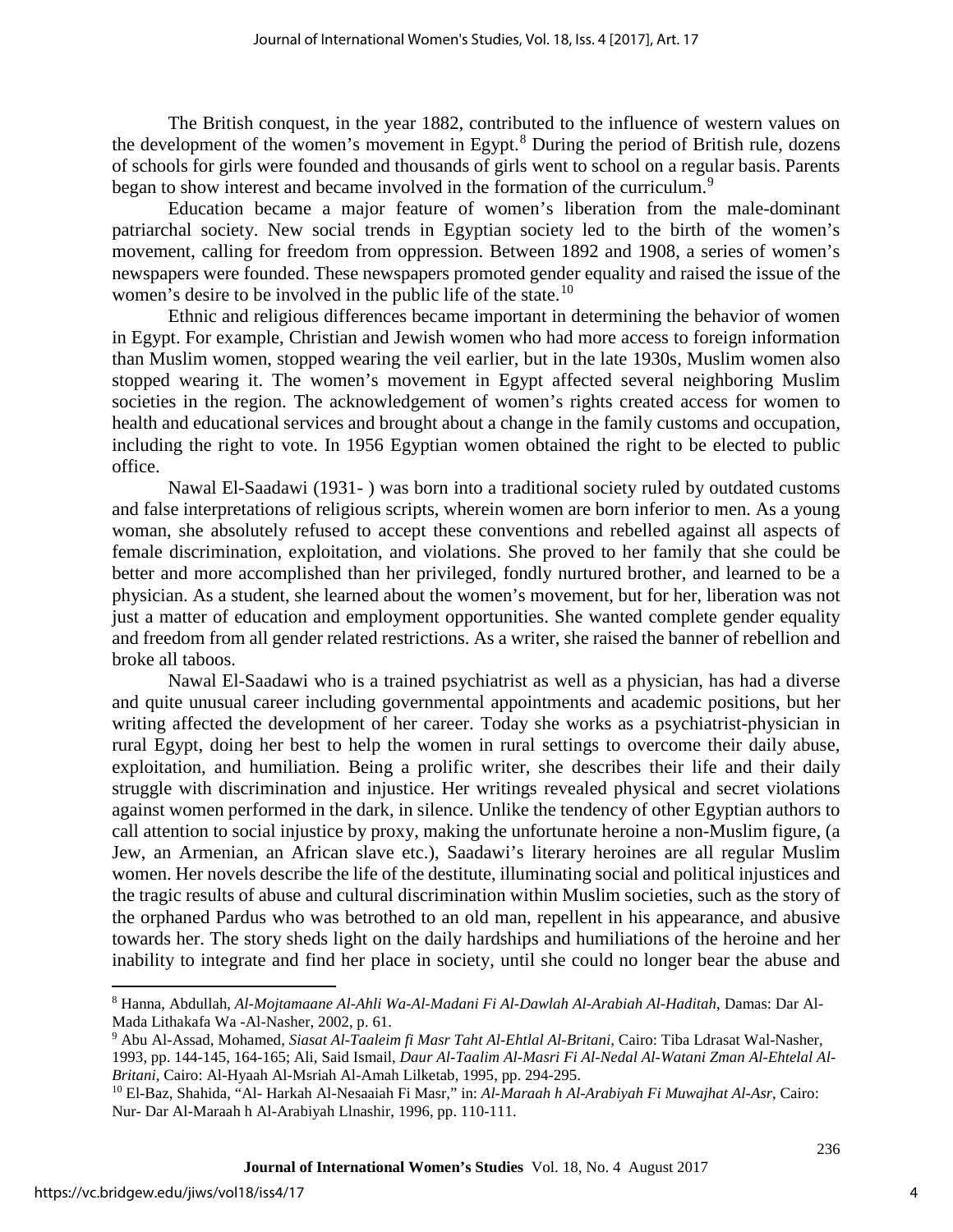lashes out. The law, which was never there for her, was nonetheless quick and eager to punish her. $^{11}$  $^{11}$  $^{11}$ 

Sometimes, Saadawi draws on her personal experience:

"*I hated my femininity, I got angry about my nature and that I did not know anything about my body. All that remained for me was to reject, to challenge, to resist! I rejected my femininity, I challenged my nature, I resisted all the desires of my body, to prove to my mother and to my grandmother that I was not a woman like them, that I would not waste my life in the kitchen peeling onions and garlic, waste my day in order for my husband to be able to eat and eat. I was about to show my mother that I had a higher intelligence than my brother, than the man for whose honor she wanted that I would wear the cream dress, than any man, and that I can do anything which my father did and more".[12](#page-5-1)*

In another autobiographic script, she voices nostalgia for certain aspects of her childhood:

*"My village 'Al Kafr' has no place on the map, although it is found in reality more than the city (Cairo). It is the closest village to me, the houses are small and attached, built from clay, real clay, the earth on its land is real, the faces of the people are real, the skin brown, the sun colored it". [13](#page-5-2)*

She also reveals and emphasizes the social negligence of women's feelings, the result of ignoring their mental and emotional needs. Her essays and short articles call for gender equality by law; she has demanded legislation that will establish women rights not only in the social and political arena, but first and foremost, the right to personal autonomy of their bodies, their thoughts, their property, and their right to choose or at least give their consent regarding their spouse and their profession. $14$ 

She wrote:

"*Since the foundation of the patriarchal class regime in history, public life was separated from private life. The subject of the woman was placed under the clause of matrimony matters. The false distinction that divided people between rulers and ruled and differentiated between the law of the state and family laws, spread, it gave absolute control to men of the family, and to the ruler, the absolute control of the state.*"<sup>[15](#page-5-4)</sup>

From the beginning of her public activity, Saadawi insisted that it is impossible to separate the issues of social life from political issues. She claimed that progress could only be realized through the achievement of social and conceptual freedom, and the elimination of the oppressive class regime.[16](#page-5-5)

<span id="page-5-5"></span><span id="page-5-4"></span><span id="page-5-3"></span><span id="page-5-2"></span><span id="page-5-1"></span><sup>14</sup> Sullivan, E.L., *Women in Egyptian Public Life*, Cairo: American University in Cairo Press, 1989, pp. 114-115.

<sup>15</sup> Al- Ahram newspaper, 22 July 2000.

l

<span id="page-5-0"></span><sup>11</sup> El- Saadawi, Nawal, *Imraah Ind Noktat Al-Sifr*, Beirut: Dar al- Aadab, 1985, pp. 55, 82 (Saadawi, Imraah Ind Noktat Al-Sifr).

<sup>12</sup>El-Saadawi, Muthkarat Tabibah, pp. 20-21.

<sup>13</sup> El-Saadawi, Nawal, *Oraki Hayati*, Cairo: Dar al- Hilal, 1995. Pp. 3, 28, 29 hereafter (El-Saadawi, Oraki, vol. A).

<sup>16</sup> Al- Saadawi, Kadiat Al-Maraah Al-Masriyah, pp. 19-20, 37-39.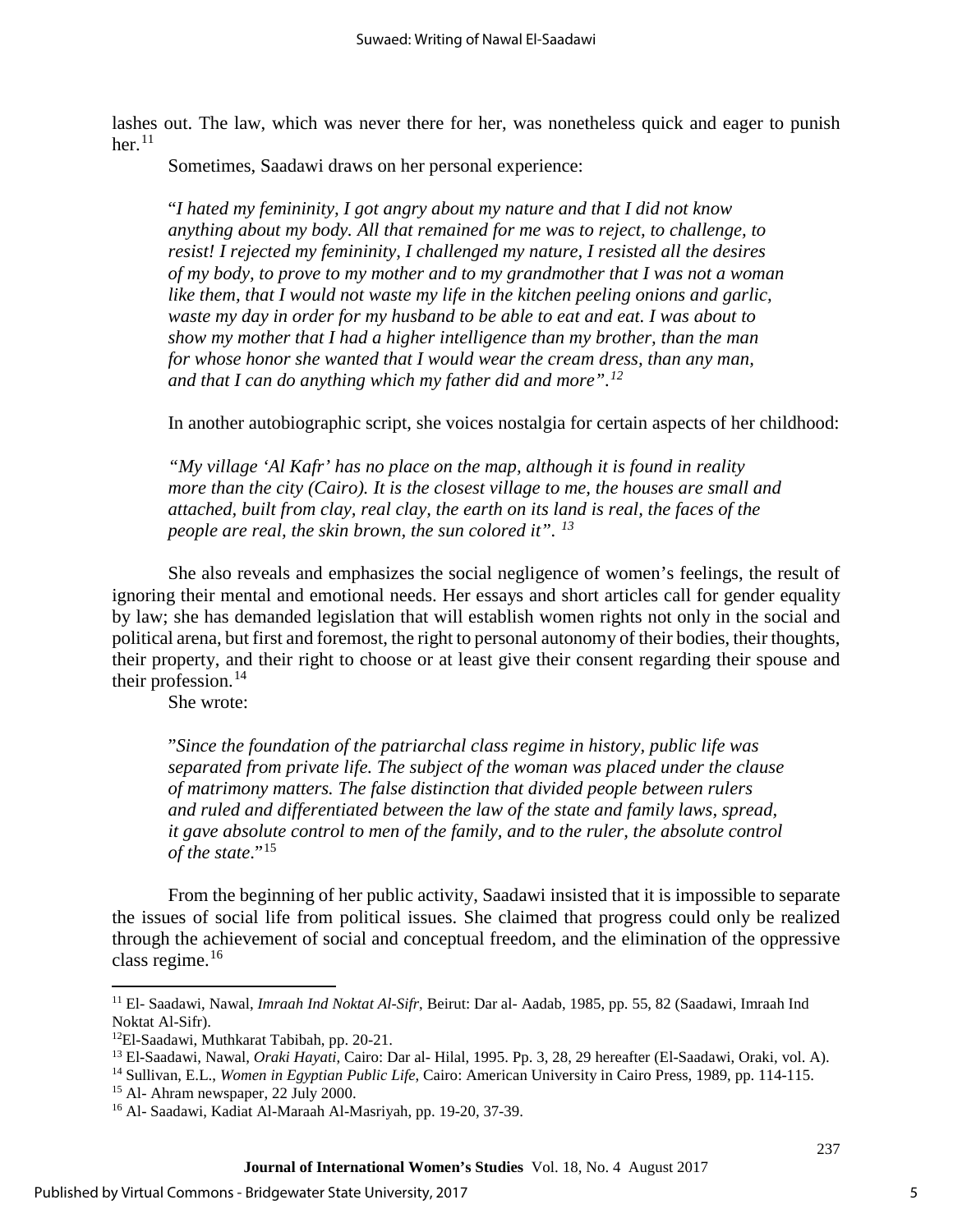In one of her novels, Saadawi emphasizes her central and basic idea, discrimination of women, in a remark used by a pimp, who says, "There are two types of humans, masters and slaves".  $^{17}$  $^{17}$  $^{17}$  She insisted that educational systems must be redesigned with curricula emphasizing equality between men and women, among all age levels, from birth until death, equality in rights and duties, outside the home and within it. Women need to be aware, she asserted, that the route is long and weary, and this process needs heroism, force, patience, and more knowledge and awareness.[18](#page-6-1)

Her criticism and calls for change aroused broad discourse in Egyptian society and led to threats on her life and restrictions on her personal freedom. he efforts of the authorities to hush Saadawi and other advocates of women's rights only increased the interest of women and the younger generation, empowering women and encouraging them to examine their own situations, expectations, and options.

Saadawi is the first woman in Egypt to unveil in writing, the social taboo regarding sex. She claimed that sex plays an important role life, just as food does. She wrote:

*"Those who detract from the importance of the world of sex do not understand the primary foundations of the world of politics, and all those who detract from the value of the special studies on the subject of the woman and her relation with man and with society, do not understand the true problems of society*." [19](#page-6-2)

This bold proclamation was a revelation to many women who considered sex as part of their matrimonial obligations, whether they enjoyed it or not. The notion that it could be discussed, denied, demanded, or even enjoyed, was indeed revelation, specifically to young educated women who sought a better life than their mothers and grandmothers.

Several female authors today in Egypt no longer hide in metaphors, but on the contrary, they write about women they know and make a distinction between various types of women, the privileged, the scholarly, the good friend, devoted mother, the exploited, the rebels, among many others. These women authors write from their specific perspectives, giving readers insights into the variations on Egyptian womanhood, inspired by Saadawi.

# **Saadawi's Published Novels and Articles**

Saadawi wrote dozens of books and novels, many of which were translated into several languages that dealt with the status of women and their place in society.

Among her writings:

- Muthkarat Talbah Ismaha Suwad (the Memoirs of a Girl whose Name was Suwad) 1944.
- Muthkarat Tabibah (the Memoirs of a Woman Doctor) 1958.
- Al-Ghaib (the Missing Person) 1969.
- Al-Maraah Wa-Al-Jins (The Woman and Sex) 1969.
- Al-Untha hia Al-Atzel (the Female is the Source) 1971.

l <sup>17</sup> Saadawi, Imraah Ind Noktat Al-Sifr, p. 105.

<span id="page-6-1"></span><span id="page-6-0"></span><sup>18</sup> Suwaed, Muhammad, *Al-Maraah h Fi Al-Adbiat Al- Arabiyah Al- Muasirah*, Amman: Dar Zahran, 2010, pp. 162- 163, (hereafter: Suwaed, Al-Maraah).

<span id="page-6-2"></span><sup>19</sup> Al- Saadawi, Kadiat Al-Maraah Al-Masriyah, p. 8.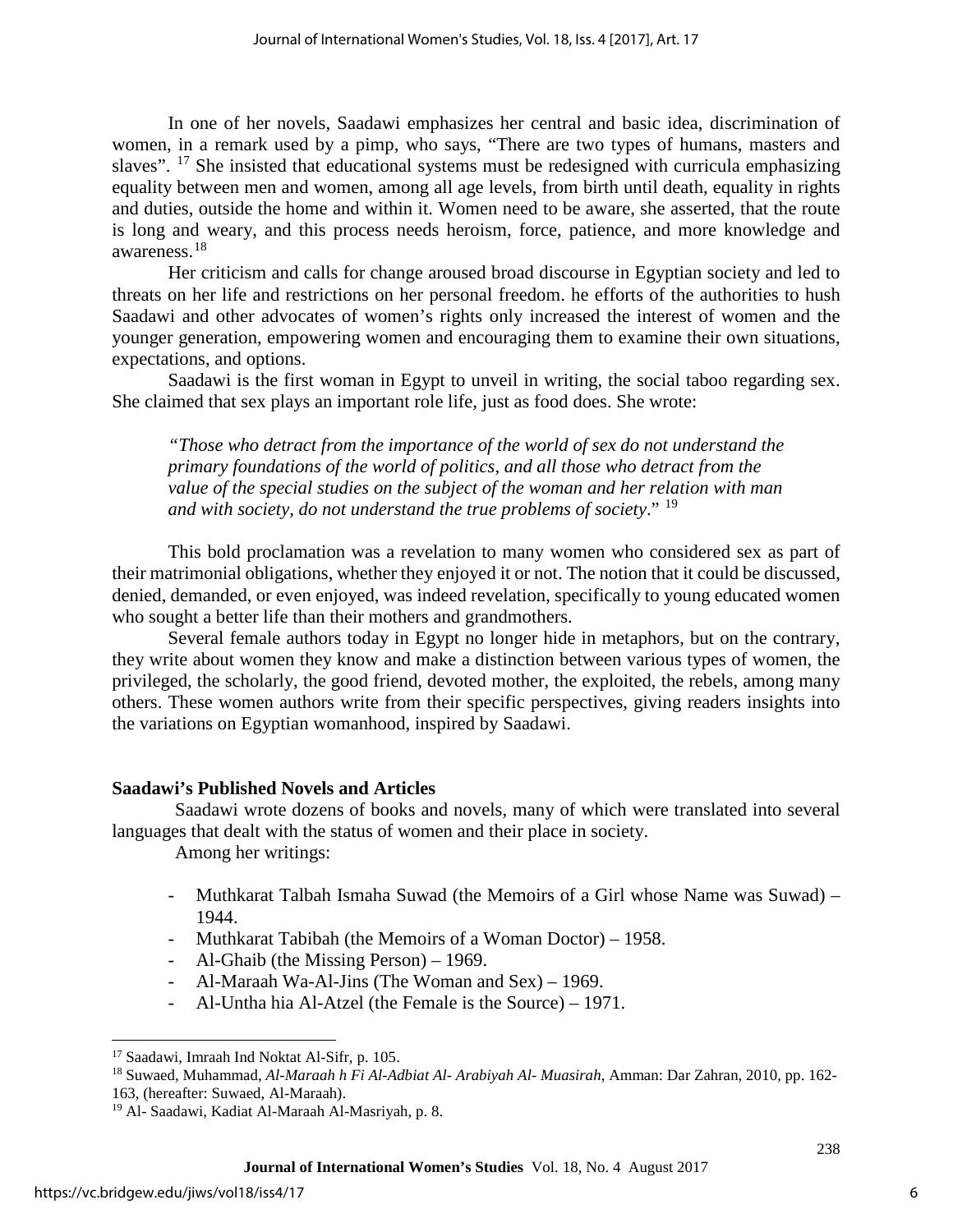- Al-Rajoul Wa-Al-Jins (The Man and Sex) 1973.
- Al-Wajh Al-Aari L-Al-Maraah (The Exposed Face of the Woman) 1974.
- Al-Maraah Wa-Al-Zraa al-Nafsi (The Woman and the Mental Struggle) 1975.
- Imraah Ind Noktat Al-Sifr (Woman at Zero Point) 1973.
- Oraki Hayati (Pages of my Life) 1995, 1998.
- Kdaia Al-Maraah Wa-Al-Fekir Wa-Al- Siasah (The Issue of the Woman, Thought and Politics) –  $2002$ .
- Kasser Al-Houdoud (The breaking of Borders) 2004.
- Kadiat Al-Maraah Al-Masriyah Al-Siasiyah Wa-Al-Jinsiyah (The Political and Sexual Question of the Egyptian Woman) – 2005.

In her work, Saadawi moves between medicine and literature. More than once she has declared that she preferred literature as a vocation, but she learned medicine to show the world of men that her achievements and intellectual ability are no less than theirs.

As above stated, some novels and articles published by Saadawi led to her persecution, including threats to her life, especially after the publication of her book *Al-Maraah Wa-Al-Jins* (*The Woman and Sex*, 1969). Suddenly, a woman speaks of sex openly in a book and dares to ridicule the subject of protection of the hymen to preserve family dignity. She was widely proclaimed as a heretic. The government prevented her book from being published in Egypt, so she published it in Beirut. This was the cause of her dismissal, against her will, from the Ministry of Health. She also lost her job as editor of the periodical "Al-Tzha".

In 1972, Saadawi began a new period: she edited a series of studies on the subject of mental illnesses common among women. She published these studies in a book under the name of *Al-Maraah Wa-Al-Zraa al-Nafsi* (*The Woman and her Mental Struggle*, 1975). Her research was based on studies conducted on female prisoners and mental hospitals patients. This was the first daring step after her dismissal. Its publication led to her incarceration after being accused that she insulted the regime. However, prison did not break her spirits and did not prevent her from writing. She wrote with a pencil on toilet paper, and after she was released from prison, she published her thoughts and impressions in her book *Muthkarat min Sejn Al-Nisaa (Memoirs from a Women's Prison*, 1981), in which she criticized the government, the corruption, and the persecution of the opposition as well as intellectuals. Regardless of their resentment, the authorities could not ignore threats on her life and appointed a guard to her house.

Saadawi worked for the United Nations (1978-1980) as specialist for women's affairs; she was part of a team assigned to develop programs for women's advancement in developing countries. When her mission was over, she came back to Egypt and started similar programs for local women of lower classes. She had the support and backing of her husband, which helped her to stand her grounds regardless of the bans and persecution affected by her enemies and critics.

Although her previous books and novels dealt mostly with women's inferior status and the impact on all aspects of women's lives, Saadawi revealed another literary mode in her writings, the ability to describe and captivate the reader by exposing her perceptions as an individual and her capacity to describe her feelings and emotions.

Her book *Kdaia Al-Maraah Wa-Al-Fekir Wa-Al- Siasa (The Issue of the Woman: Thought*  and Politics, 2002) is her autobiography, subdivided into six chapters,<sup>16</sup> written with a distinct introspection revealing her feelings about herself. For example, her love and fascination with her name, Nawal (Giving, in English), and the name of her mother, Zainab whom she loved dearly. She tells the reader about her offence when her father erased her mother's name from official signs,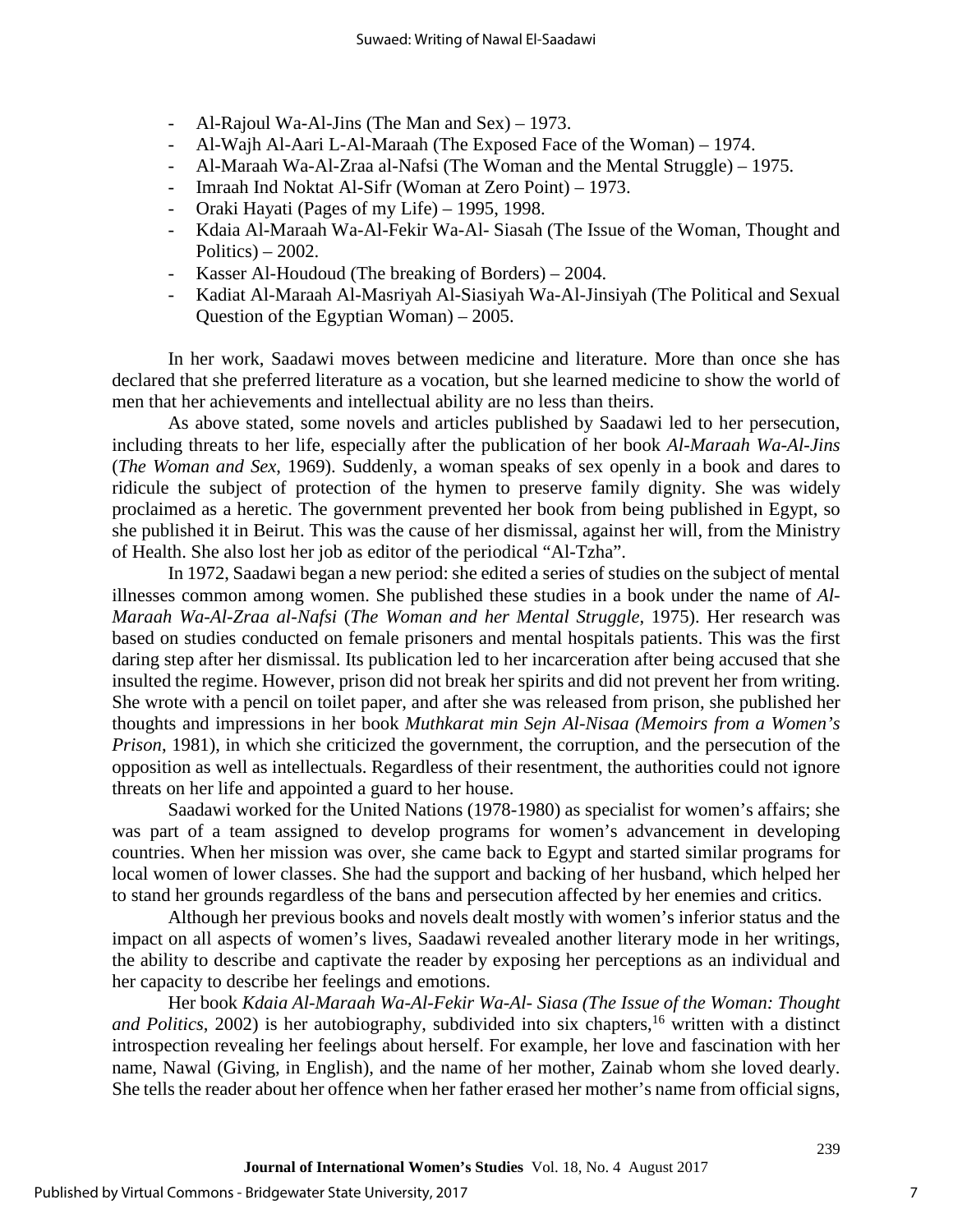placards, and documents replacing it with his, name, the family name. When she protested to her father, his answer was: "This is the will of God". This was the first time the child Saadawi heard the word "God", from her father. She knew at that moment that He lived in Heaven and that He was responsible for the erasure of her mother's name.

A sour memory that affected her deeply was growing next to her brother, who was one year older than she. According to her, he grew up with no obligations, did nothing useful, neither in school nor at home, but since he was born a boy, he received love, affection, and privileges she did not. When she asked her father about the meaning of the discriminating attitude, her father answered that God said in the Holy Koran that the daughter is half of the son.

From her father's answers Saadawi learned that God was responsible for the discrimination between her and her brother. Her father said to her that God is the truth. She did not understand the meaning of the sentence! So the first letter she wrote was to God, read: "God, you are truth and justice, then why do you make a distinction between me and my brother, why do you separate between my father and my mother?" <sup>[20](#page-8-0)</sup>

Her mother told her that God did not read and write, so Saadawi wrote her letters to God, but addressed them to her father. However, no letter reached him, as she would burn them before she would convey them. $2<sup>1</sup>$ 

Saadawi tells us about an event which happened to her at age six when she was physically violated by an unknown woman with her mother's consent, who told her that this was the will of God. Saadawi asked her father why it was done to her and her father told her that this was Khitan, (female circumcision)<sup>22</sup>, a tradition given to the faithful by the Prophet of God. She was too young to know that this custom is not a compulsory commandment, and was not even mentioned in the Koran. She was too young to know the distinction between permission and compulsion; it took her three months to recuperate.

Nawal repressed the incident until she graduated from medical school and worked as a doctor in the rural region, where she saw the fishermen perform this painful degrading operation on bodies of little girls, and reacted by saying that she did not learn to perform Khitan in the School of Medicine.[23](#page-8-3)

# **Memoirs of a Girl Named Suwaed**

This story was the first literary accomplishment of Saadawi. It was originally written as a school assignment to write a memory-based composition. The young rebellious Saadawi told her own memories under disguise. She changed all names and did not mention a specific location to hide her autobiographic story full of painful memories that the girl Suwaed embodied, which were her own. The teacher was highly displeased with her work; he marked it zero, and told her that she needed reinforcement in language and religion.

At home she anxiously hid the notebook, fearing that it might fall into the hands of her father who often threatened to take her out of school if she did not obtain good marks. She knew that excellence in school was her only hope to avoid the slavery of the kitchen and the four walls of the house. One day the notebook fell into her mother's hands, who read it thoroughly, waited

l

<span id="page-8-0"></span><sup>20</sup> Suwaed, Al-Maraah, p. 171.

<span id="page-8-1"></span><sup>21</sup> Ibid., ibid.

<span id="page-8-2"></span> $22$  Khitan, this is circumcision for girls.

<span id="page-8-3"></span><sup>23</sup> Suwaed, Al-Maraah, p. 172.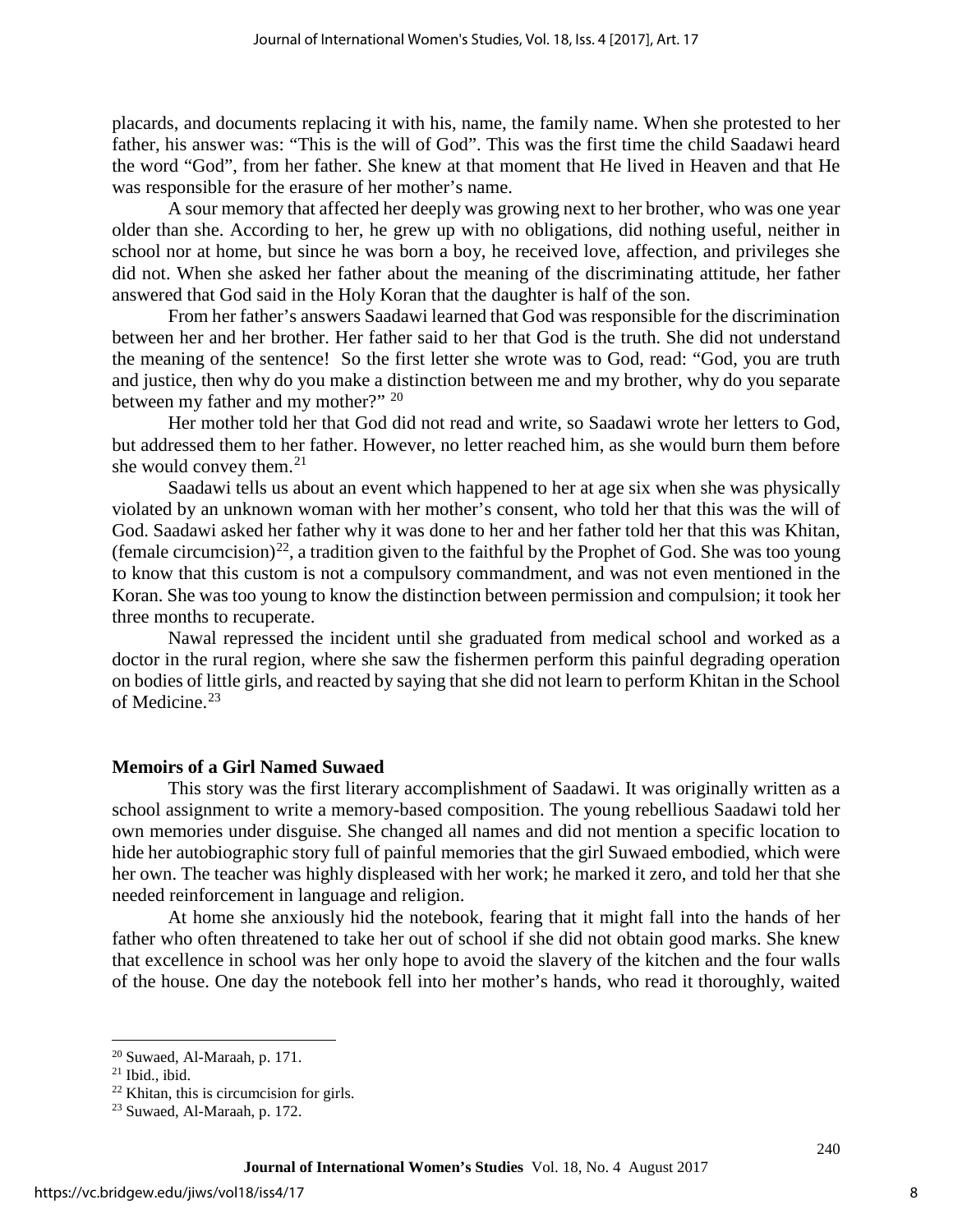for Nawal to come home from school and told her warmly: "You have abilities." This was the very first recognition of her literary gift. There and then she realized that writing was her vocation.

At a later date she heard from her mother that there was no joy when she was born; in fact, her father was angry, as he wanted a son that would bear his name and the name of his father. Nevertheless, her mother who was taken from school to be married at 16, loved her and did her best to help her have better life than she had, and Nawal was grateful to her and always remembered her love and warmth.

### **Memoirs of a Doctor, a Prisoner and a Woman in Exile**

Most of the works of Saadawi are based on her own experience, and the stories of the people she encountered as a doctor, met in social circles or studied as a scholar.

After the loss of her parents, Nawal was expected to take care of her younger brothers, but she soon found out that being a woman, she could not be their official guardian. As a young physician she found out that she could work as hard as male doctors, and even harder, but she was not equal: she could not give testimony in court. In her writing she describes how the medical profession revealed to her the diseases of society, the tragedies of people, and especially the hardships of lower class women. Her remedy was to use her pen as the knife of a surgeon, to cut into the living flesh. She reached the conclusion that the use of the pen, the instrument that brought the truth to the public, was her best way to act in the direction of total revolution against despotism and oppression.

In the autumn of 1981, Saadawi was sent to three months in prison for her criticism of the regime and the social order. She confessed that at first she was apprehensive, but her fear was not of jail, but of the unknown. In prison she was not allowed to write; the warden who denied her access to writing materials told her: "the page and pen are more dangerous than the revolver".<sup>[24](#page-9-0)</sup> Nawal obtained a pen from another detention cell and wrote on toilet paper at night. She hid her pen and manuscript during the day. She had the time to write her life story, to describe the meaningful figures in her life, including a friend she had in high school and in medical school. She wrote of success and the failure of her marriage. She wrote about everything. She said: "I was sunk in writing about what occurred to me without thinking what would be the result." Later, she used these notes to substantiate her books and reports.

# **Pages of My Life**

Saadawi wrote her autobiography in the winter of 1993, after she reached the age of sixty while in exile in a small town called Dirham. According to Saadawi, the exile experience was in many aspects similar to her jail experience, since she had a guard for her safety. While in exile, she became a lecturer at Duke University in North Carolina USA; her husband, the writer Dr. Sharif Hatata accompanied her in exile. She describes the writing style of her autobiography as connecting between "the imaginary and reality, the dream and truth" and remarks:

*"It can be that the personal biography is truer than the novel, or more artistic than creativity, as it reveals the ego, as it reveals the other person. The pen in my hands is like the knife, it reveals what is under the skin, under the muscle, reaches roots of the parts cut from the body from the brain or from the memory. And* 

l

<span id="page-9-0"></span><sup>24</sup> . Ibid., p. 174.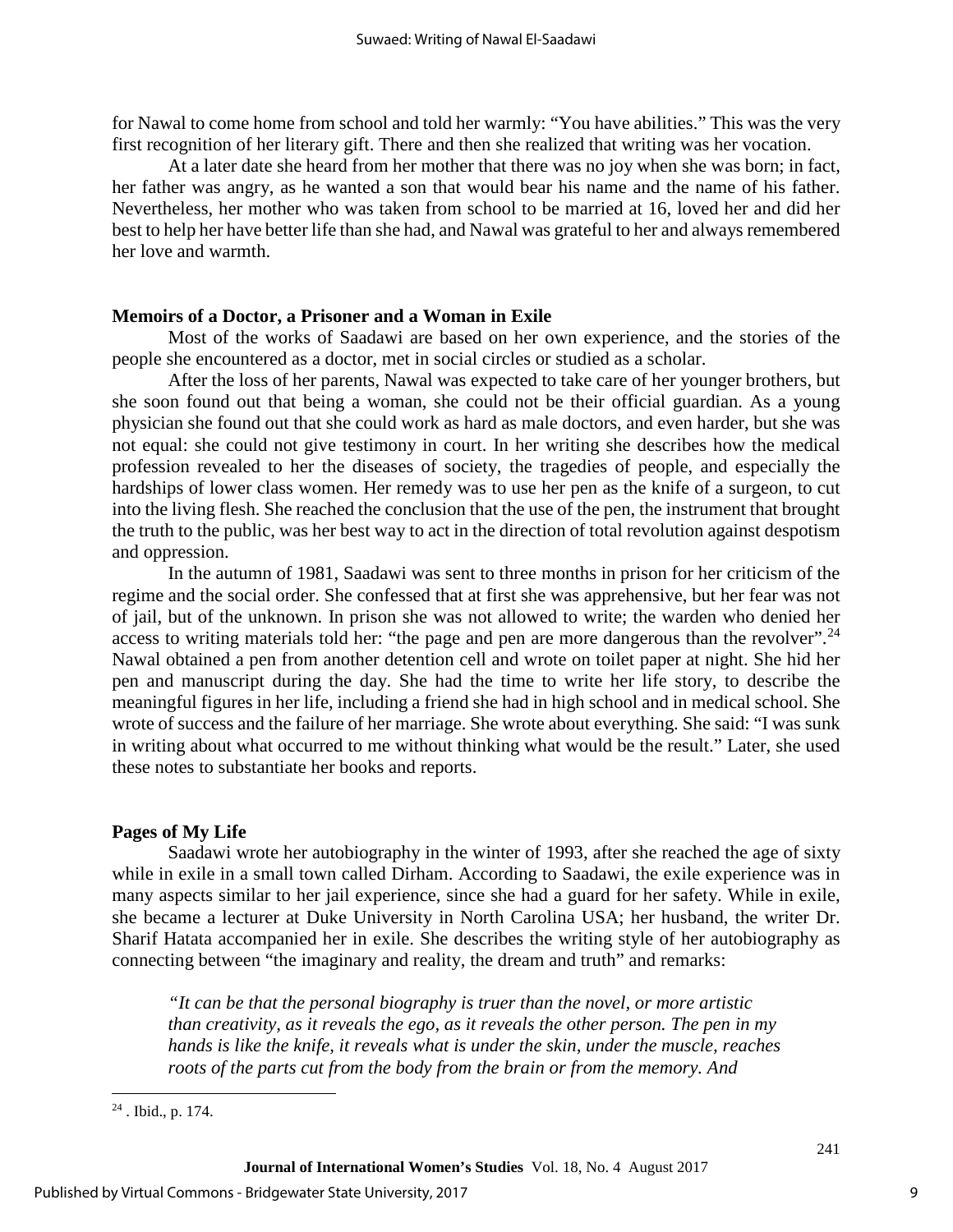*afterward it soars me up to the sky, in order to see things which I cannot see when I walk on the ground. I am one whole unit of body, mind and soul. We live our childhood with our young and our old, the present is intertwined in the past, and time is in place."* [25](#page-10-0)

In her autobiographic novel, *Kadiat Al-Maraah Al-Masriyah Al-Siasiyah Wa-Al-Jinsiyah (The Question of the Egyptian Woman,* 2005), she makes the observation that the private, special little things like food, drink, sexual intercourse, traveling by bus, and standing in a field and breathing the fresh air, are the collective things which create a state—these little things determine high politics. A politician, anywhere and at any level should never ignore the small details of life:

"*In every situation it is impossible to separate the emotional and sexual life of people from the economic life, any separation between them leads to superficial and pathological thought. What creates history is not the person or the economic relations alone —what creates history are both of them together and to the same extent*". [26](#page-10-1)

#### **Egyptian Reality: Society Seeking Balance**

Besides acting as harbinger for women's liberty and gender equality, Saadawi has always been sensitive to social injustices and the suffering and exploitation of the lower classes in Egypt. Her mantra was that no real liberty and equality for women will be possible in an unjust, hierarchical society in which only the rich and the powerful enjoy privileges and have full access to resources and services. Thus, as a veteran rebel, she calls the attention of the public to various paradoxes in Egyptian society.

When she returned from exile, she published a number of articles and studies reflecting her view that anyone living in Egypt in recent years that reads the press, watches television, hears and sees advertisements, walks the streets, enters cinemas, or other places of leisure and entertainment, may become confused by contradictory public massages. On the one hand, everyone living in large urban centers in Egypt is exposed to the expansion of the pornographic films phenomenon, the increase of revealing female attire on television, movies and in the press, and the sight of several local women, housewives, students, and professionals, dressed in the best and latest western fashions, wearing makeup and perfume. On the other hand, every such person is simultaneously exposed to frequent religious public sermons, loud calls for worship, and the sight of people worshipping in the streets; several daily religious messages in the electronic and written media, and consistent appeals to rule and conduct Egyptian society according to Sharia-Muslim orthodox law, demanding, among other things, the imposition of modest dress on women and the illegality of selling and drinking alcohol. A person living in Egypt today cannot ignore the fact that there is an impression of growing permissiveness, a considerable increase in the amount of boarding houses furnished to facilitate sexual intercourse, the growing custom of fictitious marriage contracts, and the common sexual exploitation of servants who work for the rich and the mighty. At the same time, a person living in an Egyptian city cannot ignore the increase of voices calling to protect conservative religious morals and to punish women deviating from those prescripts. One

l

<span id="page-10-0"></span><sup>25</sup> El-Saadawi, *Nawal, Kdaia Al-Maraah Wa-Al-Fekir Wa-Al- Siasa*. Cairo: Maktabat Madbouli, 2002, pp. 50-51.

<span id="page-10-1"></span><sup>26</sup> El- Saadawi, Kadiat Al-Maraah Al-Masriyah, p. 11.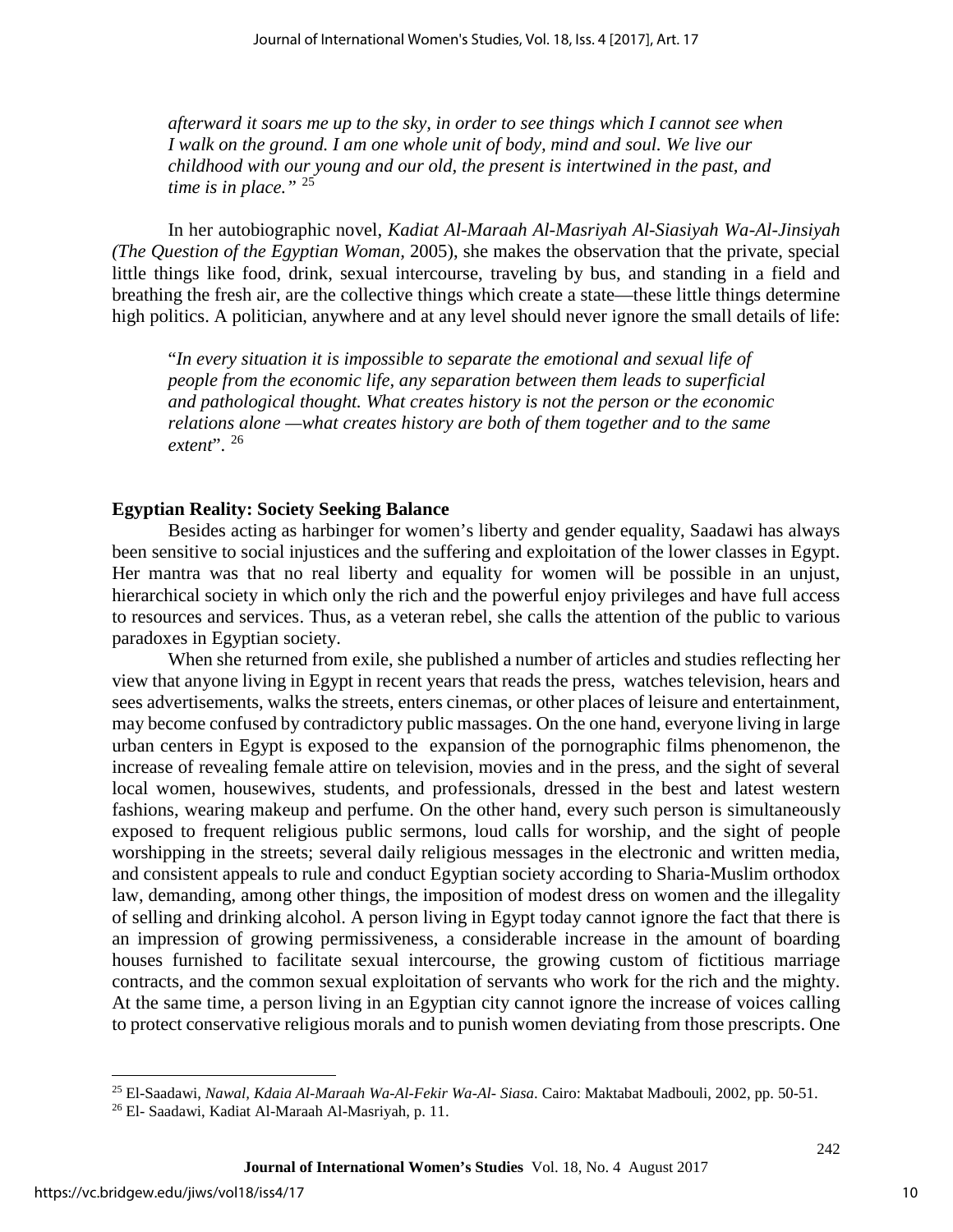constantly hears and reads in various media, repeated calls for all women to stop working outside the home.

A person living in an Egyptian city today must be aware of the increase in demands to chaperon girls, to punish prostitutes for being engaged in the profession, and calls to deny Egyptian citizenship to women who appear with little clothing in visual media. There is also an increase in voices demanding the censure of sex scenes in films and plays—even the issuing of government orders to prevent kissing in films, and "concerned" voices calling to prevent youth from watching films or plays that "corrupt morals".

Everywhere one turns one encounters conflicting messages: on the one hand, there is a demand to ban alcohol, and on the other, the police report that there is an increase in the rate of addiction to drugs and alcohol among men, both teenagers and adults, and growing rates of theft and robbery. Egypt is full of contradictions, exacerbated by social injustices, which Saadawi calls to attention. There is the spread of long queues of low income families seeking food and other necessities from the doors of charitable associations. Rising prices for everything, and the growth of imported, high priced goods ordered and acquired by people of the top echelon. Saadawi writes:

"*We do not hear of studies of these phenomenon and their causal factors, nor on attempts to treat their reasons or seek justice. We, the people would like to post questions: Who should be punished, the lion or the little rabbit who falls in a trap? Who is guilty, the lion who devours and eats the meat, or the victim whose flesh is eaten? Who is the criminal, the murderer or his victim? Why do we leave it to the lion and his victim? Why we overlook the reasons people die slowly getting addicted to alcohol and drugs? Why theft of honor and property of a person not considered a sin? Who is the bigger sinner, he who steals in order to eat and feed his children or him who steals millions to build villas and a casino? Who is a greater sinner: he who sells the body or he who sells the mind?"* [27](#page-11-0)

Saadawi suggests that the right way to eliminate these pathologies is to apply scientific research methods to investigate the causal factors of structural inequalities in order to reduce them or eliminate them completely. The goal should be to eradicate the virus without killing the patient or simply dispensing pain killing pills. We are not defying religion in totality, she argues, only the misguided interpretation of the faith; true religion preaches justice and equality and not despotism and oppression. Islam fights poverty first and punishes the thieves later.<sup>[28](#page-11-1)</sup>

#### **The Double Standards and Erroneous Understanding of Honor**

Saadawi claims that one of the characteristics of Arab society is the double standard in morals. She notes that men opposing women's liberation assert that they are protecting their honor while breaking them nightly. Saadawi observes that in Arab society there are two measures for honor and morals, one for women and one for men. Thus, women are punished for deeds men commit freely. Moreover, men take pride in the numbers of their sexual encounters. She advocates elimination of the double standard that permits men to conduct an open daily life in which morals rule, and a secret life in which morals are broken. [29](#page-11-2)

l

<span id="page-11-0"></span><sup>&</sup>lt;sup>27</sup> Ibid, pp. 16-17.

 $28$  Ibid., p. 17.

<span id="page-11-2"></span><span id="page-11-1"></span><sup>29</sup> Ibid., pp. 31-36.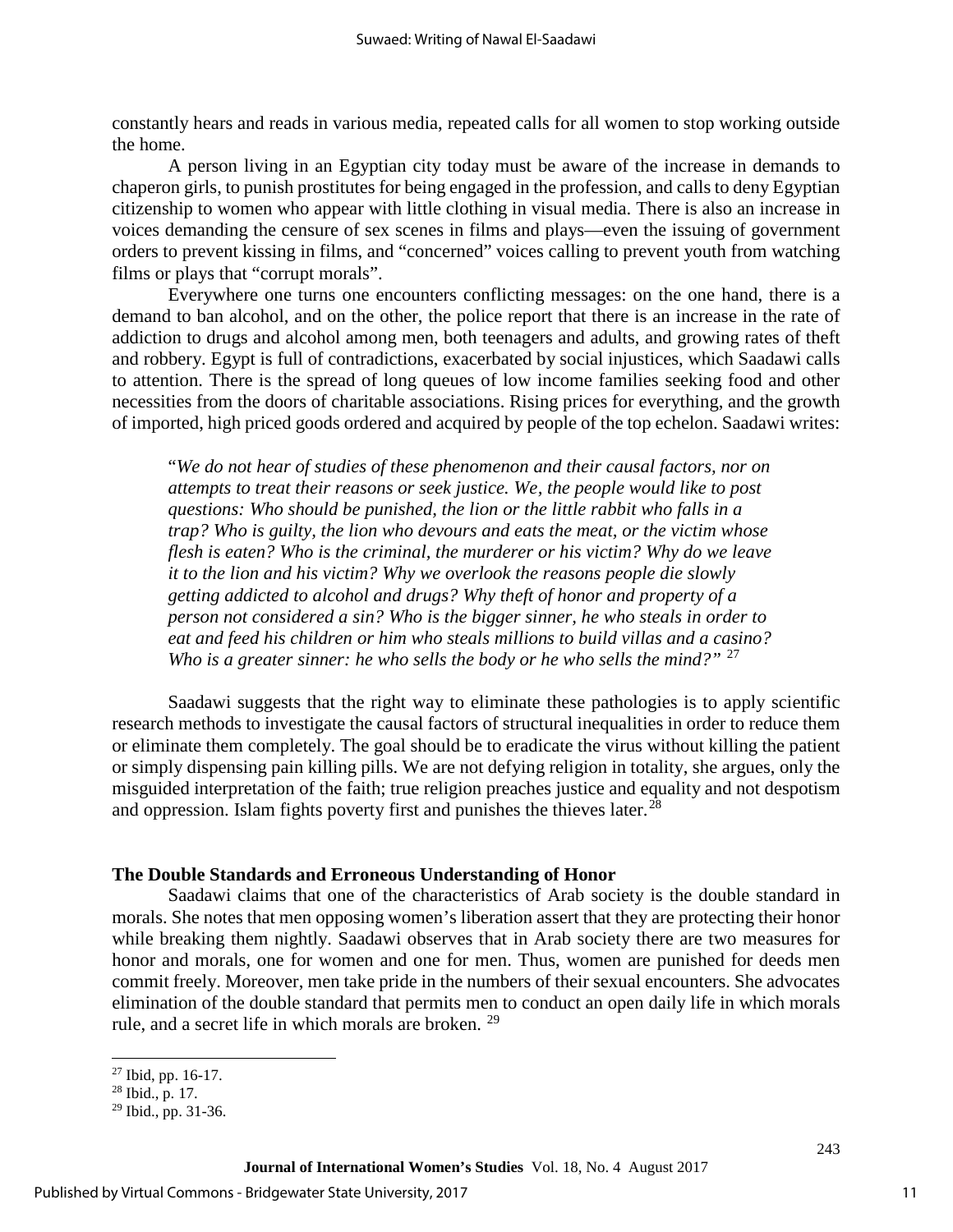### **Women's Liberation**

Saadawi proposes that the first step for women's liberation, following education, is to go out to work. She admits that liberation has a price, but she reminds her readers that slavery also charges a heavy price, so it is preferable to pay a price for freedom than for slavery. She suggests that if women can unite and become a pressure group their chances to obtain rights would be much higher. To gain maximum effectiveness they should find allies and cooperate with other oppressed groups in society. In addition, they need to join forces with those enlightened, liberal men who believe in women's rights. [30](#page-12-0)

#### **Personal Views**

Nawal El Saadawi has written that she has lived in a strange world since birth, unable to find her rightful place. She blames this feeling of strangeness on social injustice, her enforced gender inferiority and other aspects of social oppression. She says that she could never feel right at home, in the family, in the street, at school, at the university, everywhere, it doesn't matter everywhere there is inequality. She proposes that the solution to the feeling of strangeness lies in three dimensions: equality, justice, and love. She says that in a world ruled by these three, the feeling of strangeness will disappears and evaporate. [31](#page-12-1)

Saadawi calls herself "the barrier breaker," reminding her readers that her choice to be both a physician and a writer is barrier-breaching; as a woman doctor she has aimed to break conventional barriers both in science and as an author, thriving by breaking creative literary barriers:

*"Since childhood we were taught to honor various borders, to fear crossing the red lines in any field, especially in politics and religion, therefore, specialists in the field of science and art did not go out from our country, we grew up on imitation, simulation, copy, and translation from others."* [32](#page-12-2)

The solution: to breach the borders, to rebel against what exists, and to create a healthy society in their stead.

### **The Image of the Woman in the Writings of Saadawi**

In Saadawi's writings two types of women stand out. There is the middle class woman who can pave her way to success and independence, as depicted in her story "The Memoirs of a Woman Doctor" (Muthkarat Tabiba)<sup>33</sup>, and a woman of the lower class who cannot fend for herself being used, exploited, and driven to tragic end, like the heroine Pardous, in her "A Woman at Zero Point" (Imraah Ind Noktat Al-Sifr, 1975). [34](#page-12-4)

 $\overline{\phantom{a}}$ 

<span id="page-12-0"></span><sup>30</sup> Ibid., p.45; Suwaed, Al-Maraah, pp. 185-186.

<span id="page-12-1"></span><sup>31</sup> Al- Saadawi, Nawal, *Al-Maraah Wa-Al-Ghurba*, Cairo: Maktabat Madbouli, 2005, p. 66.

<span id="page-12-2"></span><sup>32</sup> El-Saadawi, Nawal, *Kasser Al-Houdoud*, Cairo: Maktabat Madbouli, 2004, p. 9.

<span id="page-12-4"></span><span id="page-12-3"></span><sup>&</sup>lt;sup>34</sup> El, Saadawi, Imraah Ind Noktat Al-Sifr (1975).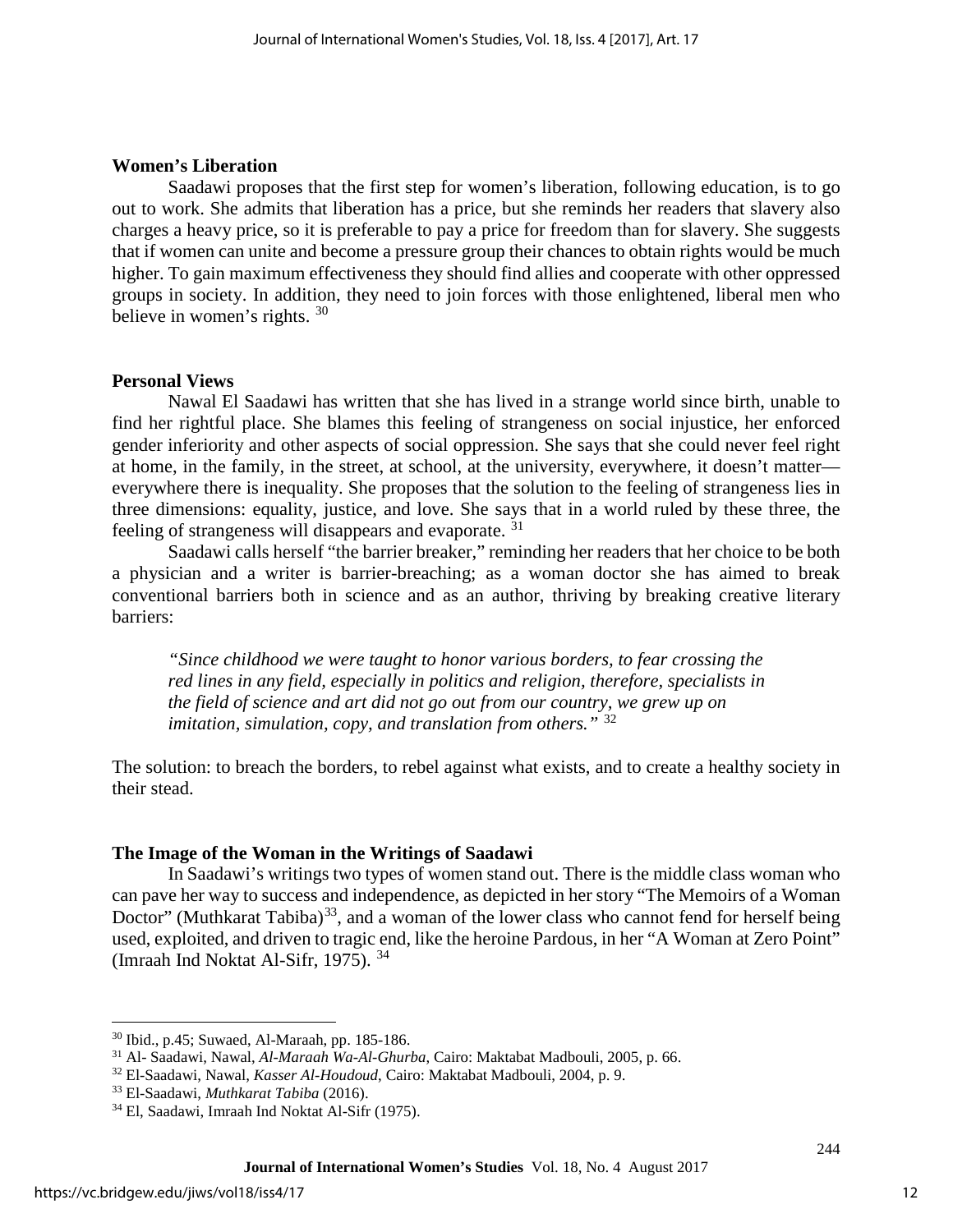"A Woman at Zero Point" is a story about a prostitute accused of murder, awaiting execution. The accused is called Pardous, the Arab word for Paradise, but her life is anything but. The story takes place in prison, where the inmate Pardous refuses to talk, but finally agrees to meet a psychologist. We learn that Pardous was orphaned at young age, and her uncle sent her to a boarding school, from which she successfully graduated at 16. Her aunt and uncle discussed her future and decided to marry her off to the elderly Sheikh Mahmoud.

Her husband was abusive, so she escaped and ran to her uncle's house, but he would not give her shelter and she had to return to her abusive husband. She again escaped from an impossible situation, and having nowhere to go, entered a coffee house where she was raped by the owner and his friends. One of the neighbors helped her to get out and introduced her to Sharifa, who employs her in prostitution. Again she runs away and met a policeman who also abuses her sexually.

She attempted to change her fate and works for a while as a clerk, but again, she is exploited and degraded and eventually, returned to the streets. When one of the pimps tries to subjugate and control her, she resists and kills him. She is tried, convicted, and sent to prison. The final chapter ends with the description of Pardous being dragged from her cell to be executed.

The aim of this tragic novel was to show that a girl like Pardous cannot be freed from the social strata in which she was born. Education and encounters with other aspects of life as a married woman and as a prostitute, opened no doors for her, she was and always will be a lower class person with no rights or protection. Her abusers were never punished. All her attempts to escape her fate were doomed; she could not fit where she did not belong.

The novels of Saadawi criticize Arab society in general and Egyptian society in particular; the message of this novel is clear: poor suffer more than the rich, women suffer more than men, and the people who are controlled suffer more than those holding government positions.

# **What Social Changes does Saadawi call for?**

Saadawi calls for extensive social change; implementation of equality before the law, equal opportunity of employment, freedom from restricting rules and outdated conventions. Saadawi calls for women's liberation, men's liberation, and liberation of the entire society. Her feminist goal is defined as a temporary stage within a wider conception of comprehensive liberation, since real liberation of women or any other social segment is impossible in an oppressive and abusive social system. She strives for an open non-oppressive society, based on justice, equality, and freedom of the individual. She posts five requirements whose fulfillment can lead to real change in the status of women in Arab society. [35](#page-13-0) 

- **1. Economic independence:** An economically independent woman can overcome her humiliation; if she divorces or is threatened with divorce, she can rely on herself, since every woman can be a productive member of society.
- **2. Social independence:** When circumstance dictates, a woman has to learn to live alone without a man at the time of need. She ought to be self-confident and develop inner strength that will enable her to withstand the belligerence of a society that wishes her to in to social conventions.

l

<span id="page-13-0"></span><sup>35</sup> El- Saadawi, Kadiat Al-Maraah Al-Masriyah, p.45.